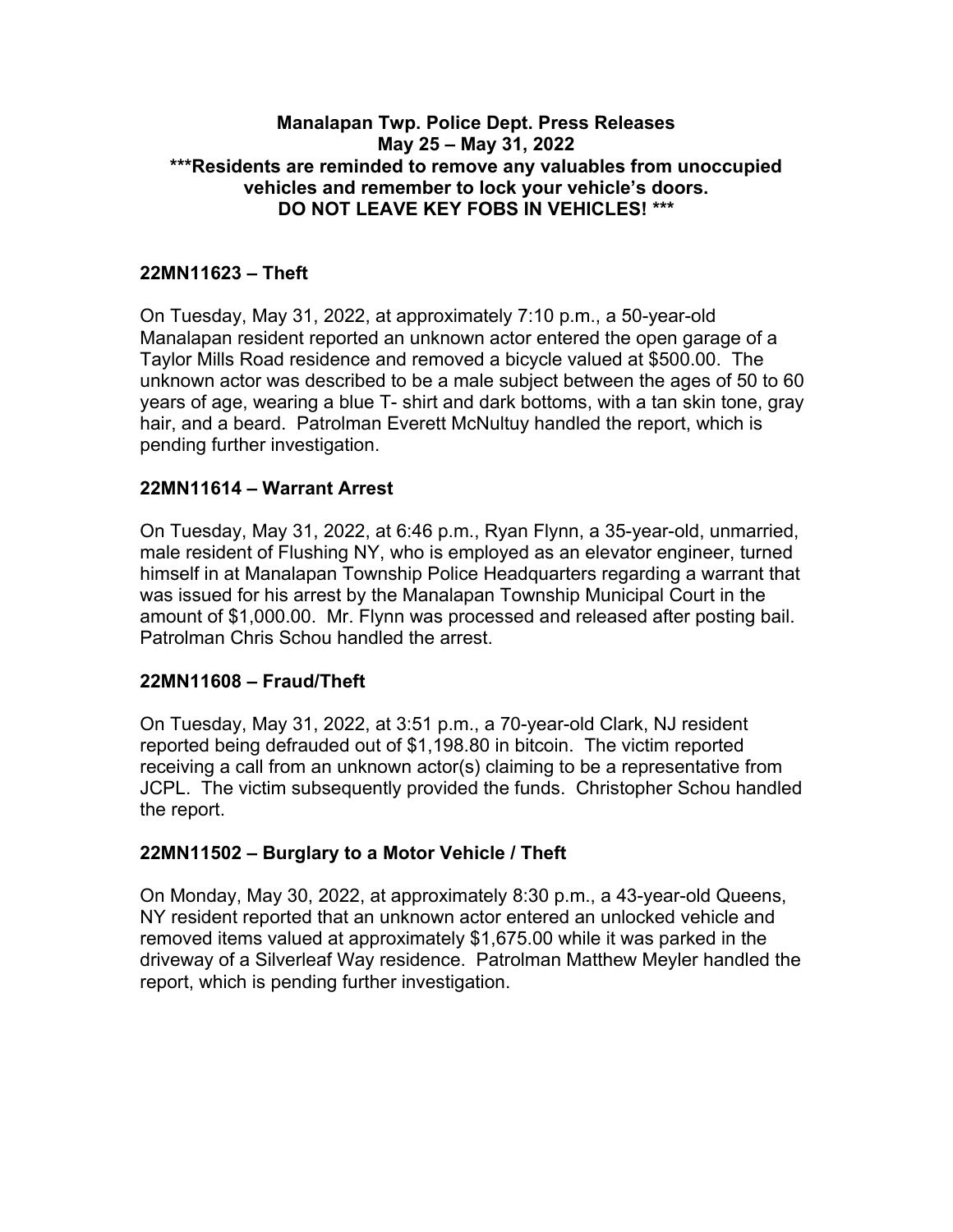### **22MN11499 – Driving While Intoxicated**

On Monday, May 30, 2022, at 6:55 p.m., Mykhaylo Hrydovyy, a 57-year-old, married, male resident of Englishtown, who is self-employed, was arrested for Driving While Intoxicated after being involved in a motor vehicle crash on Route 9. Mr. Hrydovyy was placed under arrest and transported to Manalapan Township Police Headquarters where he was processed and released after being issued summonses. Patrolman Christopher Schou was the arresting officer.

## **22MN11429 – Shoplifting**

On Sunday, May 29, 2022, at approximately 6:25 p.m., employees of the Target Department Store, located at 55 Route 9 South in Manalapan, reported that an unknown actor(s) shoplifted approximately \$150.00 worth of merchandise from the store. Patrolman Everett McNulty handled the report, which is pending further investigation.

## **22MN11365 – Driving While Intoxicated**

On Sunday, May 29, 2022, at 12:28 a.m., Arben Behrami, a 52-year-old, married, male resident of New York City, NY, who is employed as a superintendent, was found to be Driving While Intoxicated after a motor vehicle stop on Route 9 North. Mr. Behrami was placed under arrest and transported to Manalapan Township Police Headquarters where he was processed and released after being issued summonses. Patrolman James Guarino was the arresting officer.

### **22MN11276 – Warrant Arrest**

On Saturday, May 28, 2022, at approximately 12:10 a.m., Patrolman James Guarino conducted a motor vehicle stop Route 9 South for a motor vehicle violation. The operator of the vehicle, identified as Devin Harris, a 25-year-old, unmarried, male resident of Jackson Township, who is employed as a musician, was found to have a warrant issued for his arrest by the Jackson Township Municipal Court in the amount of \$500.00. Mr. Harris was subsequently released on his own recognizance pending a new court date. Patrolman James Guarino handled the arrest.